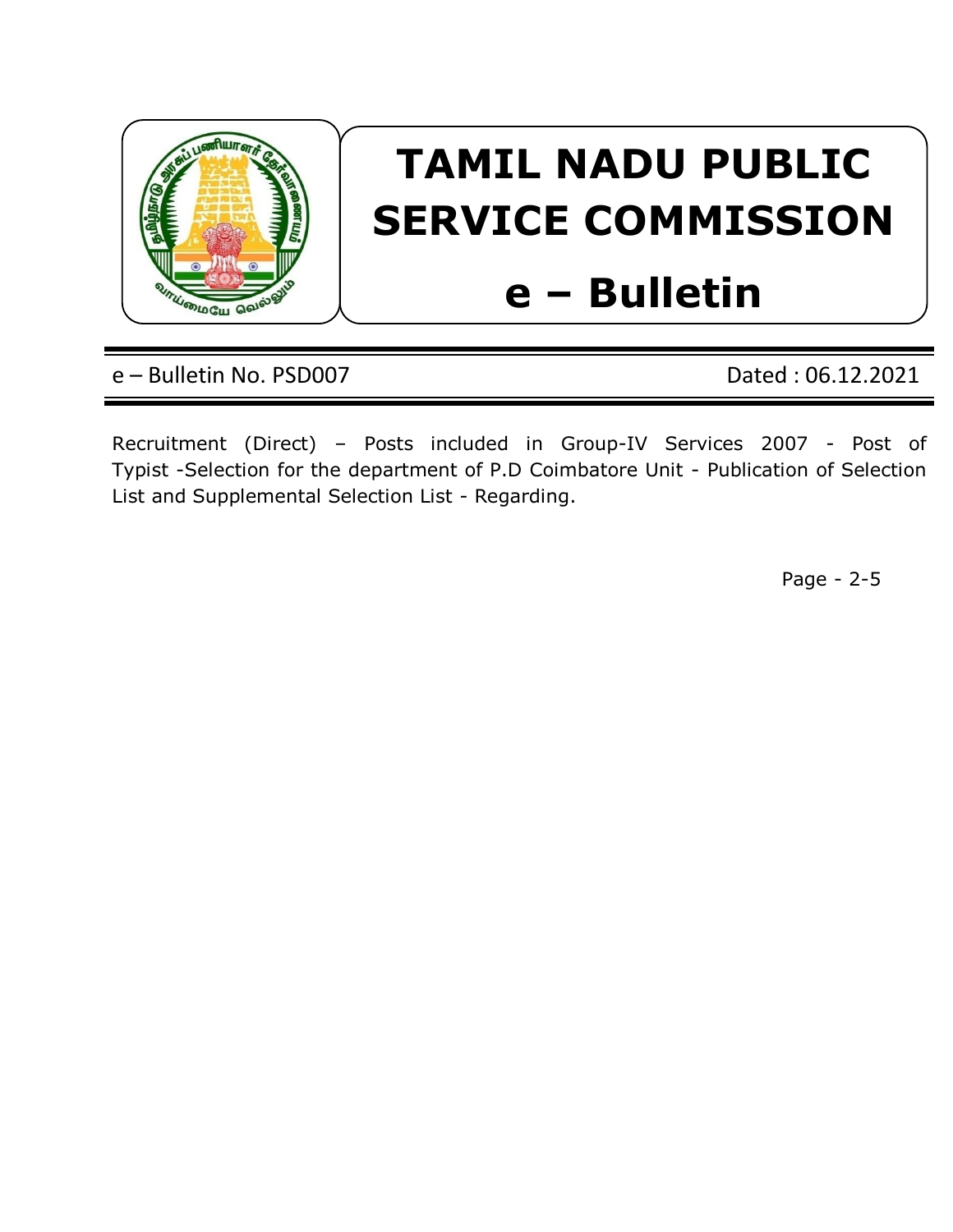## **C.NO.4187/PSD-A2/2009**

#### **TAMIL NADU PUBLIC SERVICE COMMISSION**

LIST OF CANDIDATES SELECTED PROVISIONALLY FOR APPOINTMENT BY DIRECT RECRUITMENT TO THE POST OF **TYPIST** IN THE TAMIL NADU MINISTERIAL SERVICE INCLUDED IN GROUP-IV SERVICES, **2007** ARRANGED IN THE ORDER IN WHICH APPOINTMENTS SHOULD BE MADE

| <b>UNIT: P.D. UNIT - COIMBATORE</b> |                      |                             |                                                                                                                                                       |                                                                  |  |
|-------------------------------------|----------------------|-----------------------------|-------------------------------------------------------------------------------------------------------------------------------------------------------|------------------------------------------------------------------|--|
| SI.<br>No.                          | <b>TURN</b>          | ORDER OF<br><b>ROTATION</b> | <b>NAME &amp; ADDRESS</b><br>OF THE CANDIDATE                                                                                                         | D.O.B./<br><b>QUALFN</b>                                         |  |
| 1 <sup>ST</sup> ROTATION            |                      |                             |                                                                                                                                                       |                                                                  |  |
| $\mathbf{1}$                        | $1ST$ TURN           | GT(G)                       | TMT.INDIRA GANDHI. C (@)<br>NEW NO.24 OLD NO.135<br>AYYA MUDALIAR STREET,<br>CHINTADRIPET,<br>CHENNAI 600 002.                                        | 15.08.1974<br>B.SC<br>$T(T)-SG T(E)-SG$                          |  |
| $\overline{2}$                      | $2^{ND}$ TURN        | SC(G)                       | TMT.KOMATHY. D<br>NO.9 KALATHUMETTU ST.,<br>CHANGALPATTU (BIGNATHAM)<br>KANCHEEPURAM - 603 001.                                                       | 01.05.1975<br>B.A.<br>$T(T)$ -SG T(E)-SG                         |  |
| 3                                   | 3RD TURN             | MBC/DC(G)                   | TMT.PANDIMADEVI. N<br>82/1A V V LAYOUT, 5TH STREET,<br><b>UDUMALPET PO &amp; TK,</b><br>COVAI DISTRICT - 642 126.                                     | 10.06.1976<br>B.A.<br>$T(T)-SG T(E)-SG$                          |  |
| $\overline{4}$                      | $4TH$ TURN           | BC-OBCM(G)                  | SELVI.MARIAMMAL. M (!!!)<br>D/O THIRU.N.MATEIALAGAN,<br>KAVITHA KUDILAGAM,<br><b>BALAJI GARDEN 1 SIRUTHAIYUR</b><br>LALGUDI TK.,<br>TRICHY - 621 601. | 23.01.1983<br><b>B.SC</b><br>$T(T)$ -SG T(E)-SG                  |  |
| 5                                   | 5 <sup>TH</sup> TURN | GT(W)(DW)                   | TMT.SORNAVELAMMAL. A<br>27, MELA MASI STREET,<br>MADURAI - 625 001.                                                                                   | 27.01.1971<br><b>SSLC</b><br>$T(T)-SG T(E)-SG$                   |  |
| 6                                   | 6 <sup>TH</sup> TURN | $SC(W)$ (DW)                | SELVI. DHANALAKSHMI. K(#)<br>4/549 SARASWATHI PALAYAM,<br>VEMBAKOTTAI ROAD,,<br>SIVAKASI - 626 123.                                                   | 07.05.1979<br>HSC.<br>$T(T)$ -SG T(E)-SG                         |  |
| $\overline{7}$                      | 7 <sup>TH</sup> TURN | MBC/DC(W)(DW)               | TMT.RAJASUNDARI. K (#)<br>38 G OLD POST OFFICE STREET,<br>NARANAMMAL PURAM,<br>TIRUNELVELI - 627 357.                                                 | 24.06.1982<br>B.SC<br>$T(T)$ -SG T(E)-SG                         |  |
| 8                                   | 8 <sup>TH</sup> TURN | BC-OBCM(W)(DW)              | TMT.GEETHA NAMASIVAYAM (#)<br>6/159B KARPAGA VINAYAGAR NAGAR,<br>PATTANAM, ONDIPUDUR POST,<br>COIMBATORE - 641 016.                                   | 29.07.1978<br>B.A.<br>$T(T)-SG T(E)-SG$<br>$S(T)$ -SG $S(E)$ -JG |  |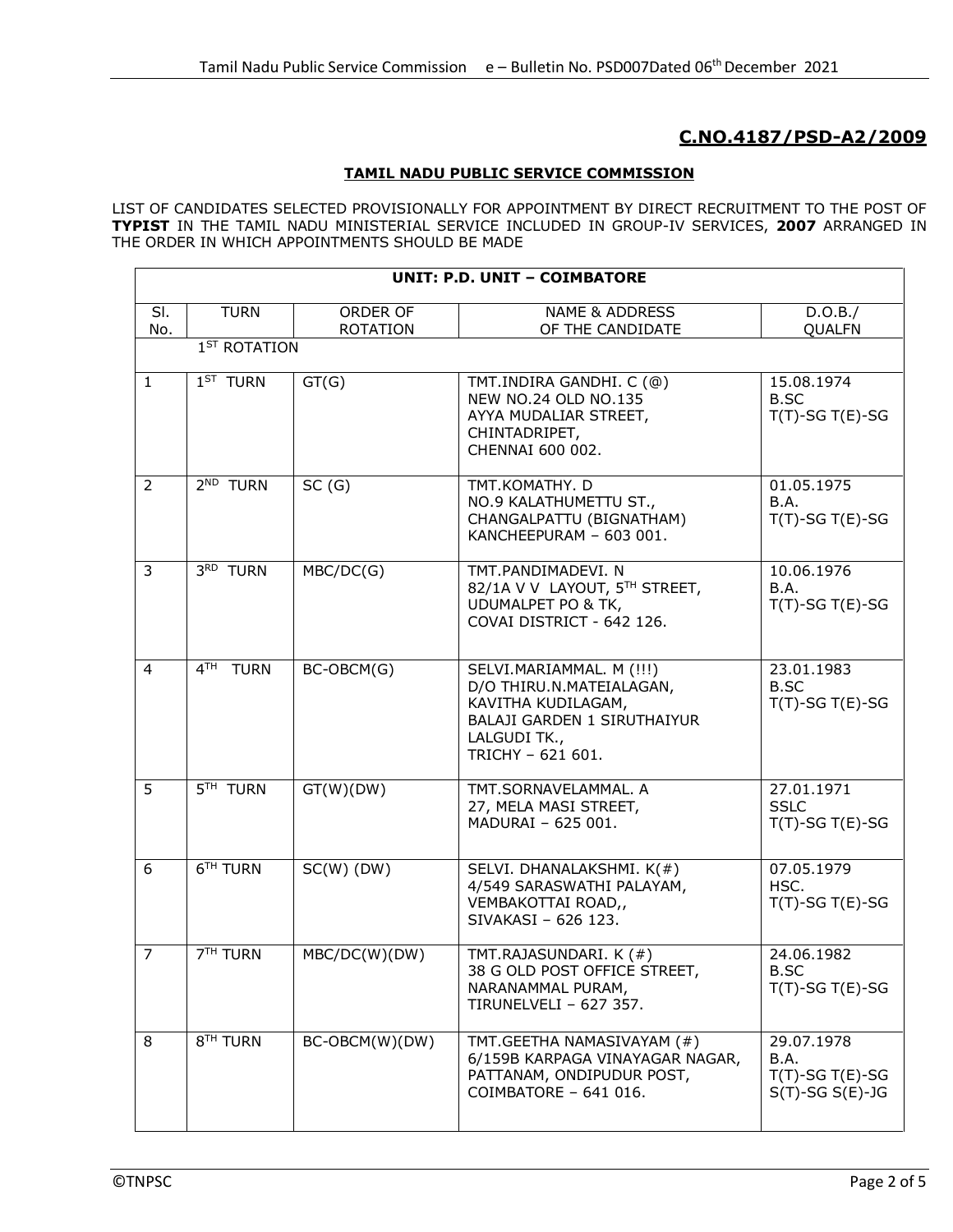| $\overline{9}$ | 9 <sup>TH</sup> TURN  | GT(G)      | THIRU. RAHIM.A (@@)<br>B-20, RAMASAMY NAGAR,<br>NEAR WATER TANK,<br>UDUMALPET,<br>COIMBATORE - 642 126.                                    | 30.05.1968<br>M.A.<br>$T(T)-SG T(E)-SG$                   |
|----------------|-----------------------|------------|--------------------------------------------------------------------------------------------------------------------------------------------|-----------------------------------------------------------|
| 10             | 10THTURN              | BC-OBCM(G) | TMT.RAMALAKSHMI.S<br>30/42, SHAJAHAN STREET,<br>ERUVADI NANGUNERI TK.,<br>TIRUNELVELI - 627 103.                                           | 25.05.1981<br><b>HSC</b><br>$T(T)$ -SG T(E)-SG            |
| 11             | 11 <sup>TH</sup> TURN | GT(G)      | TMT.PREMA LATHA. N (@@@)<br>W/O THIRU.G.LAWRENCE<br><b>CHEKKADI VILL</b><br>EATHAVILAI,<br>MEKKAMANDAPAM POST,<br>KANIYAKUMARI - 629 166.  | 28.05.1969<br>B.SC., M.A.,<br>B.Ed.<br>$T(T)$ -SG T(E)-SG |
| 12             | 12THTURN              | SC(G)      | THIRU.KANAGARAJ. S<br>6/25A MUPPIDATHI AMMAN KOVIL ST.,<br>URMENIALAGIAN POST,<br>TENKASI TK.,<br>TIRUVELVELI - 627 852.                   | 12.06.1976<br><b>HSC</b><br>$T(T)$ -SG T(E)-SG            |
| 13             | 13THTURN              | MBC/DC(G)  | THIRU.LINGESAN. M (!!!)<br>27/8A, PARALI NELLAIAPPER ST.,<br>GANAPADHIPURAM,<br><b>WEST THAMPARAM,</b><br>CHENNAI - 600 059.               | 05.04.1966<br>B.Com.<br>$T(T)$ -SG T(E)-SG                |
| 14             | 14THTURN              | $BC-C(G)$  | SELVI.ANANTHI. S<br>15/175 SIRUVANI MAIN ROAD,<br>PERUR,<br>COIMBATORE - 641 010.                                                          | 17.05.1983<br>B.A.<br>$T(T)$ -SG T(E)-SG                  |
| 15             | 15THTURN              | $BC-M(G)$  | TMT.SAYEDUNNISA BEGUM. H.I.<br>NO.10 CHOLAN STREET,<br>CHARLES NAGAR,<br>PATTABIRAM,<br>CHENNAI - 600 072.                                 | 01.06.1967<br>M.A.<br>$T(T)$ -SG T(E)-SG                  |
| 16             | 16 <sup>TH</sup> TURN | SC(G)      | THIRU.NATTARAYAN. K<br>S/O P.KRISHNAN (LATE),<br>SOUTH ST, AKKAMANAYAKKAN PUDUR,<br>NEIKKARAPATTI POST, PALANI TK.,<br>DINDIGUL - 624 615. | 30.01.1969<br>M.A.<br>$T(T)$ -SG T(E)-SG                  |
| 17             | 17THTURN              | MBC/DC(G)  | TMT.SUJATHA. D<br>C/O THIRU R.ARULRAJ,<br>82/121 MECRICKER ROAD,<br>R S PURAM,<br>COIMBATORE - 641 002.                                    | 25.05.1975<br>B.A.<br>$T(T)$ -SG T(E)-SG                  |
| 18             | 18 <sup>TH</sup> TURN | BC-OBCM(G) | THIRU.ARUMUHAM. M<br>23A MANAVELI STREET,<br>TIRUVIDAIMARUDUR POST & TK.,<br>THANJAVUR - 612 104.                                          | 16.03.1968<br>M.A.<br>$T(T)$ -SG T(E)-SG                  |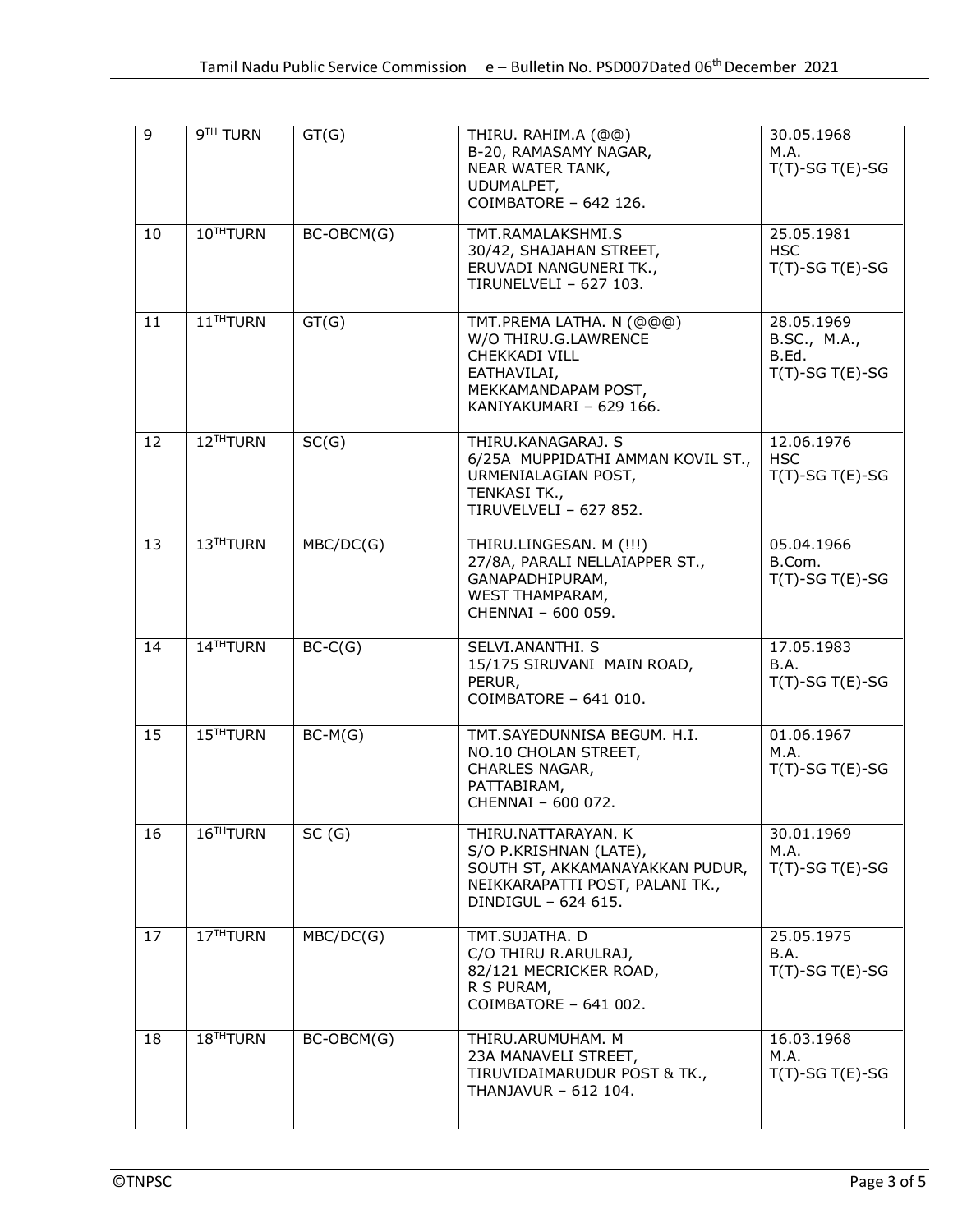| 19 | 19 <sup>TH</sup> TURN | GT(W)            | SELVI. RATHI ROJA .T (@)<br>2/2 KALIYAMMAN KOVIL ST.,<br>MELAPATTAMUDAYAR PURAM,<br>KALUNEERKULAM POST,<br>ALANGULAM TK.,<br>TIRUNELVELL - 627 861. | 30.04.1982<br>B.Com.<br>$T(T)$ -SG T(E)-SG<br>$S(T)-JG$ |
|----|-----------------------|------------------|-----------------------------------------------------------------------------------------------------------------------------------------------------|---------------------------------------------------------|
| 20 | 20 <sup>TH</sup> TURN | BC-OBCM(W)       | SELVI.MARIAMMAL. C<br>5, KARIUM DHANUSKODI CHETTAR ST.,<br>CHOCKALINGAPURAM,<br>ARUPPUKOTTAI,<br>VIRUDHUNAGAR - 626 101.                            | 06.05.1983<br>M.A.<br>$T(T)$ -SG T(E)-SG                |
| 21 | 21 <sup>ST</sup> TURN | GT(G)            | THIRU. BALU. T (@) (!!!)<br>20, PALANISAMY STREET,<br>MASAKKALIPALAYAM,<br>UPPLIPALAYAM POST,<br>$COMBATORF - 641015.$                              | 05.04.1964<br>B.SC.<br>$T(T)$ -SG T(E)-SG<br>$S(E)-JG$  |
| 22 | 22NDTURN              | SC(W)            | SELVI.JAYANTHI. M<br>5/54 N G G O COLONY,<br>SALEM ROAD,<br>NAMAKKAL - 637 001.                                                                     | 16.06.1981<br><b>HSC</b><br>$T(T)$ -SG T(E)-SG          |
| 23 | 23 <sup>RD</sup> TURN | MBC/DC(W)(ORTHO) | TMT.TAMILSELVI. A<br>4, THIRU. V.K.ROAD,<br>NORTH CAR STREET,<br>PALANI (TK) - 624 601.                                                             | 17.05.1977<br>HSC., D.C.E<br>$T(T)$ -SG T(E)-SG         |

(@) BACKWARD CLASS CANDIDATE SELECTED AGAINST GENERAL TURN

(@@) BACKWARD CLASS (MUSLIM) CANDIDATE SELECTED AGAINST GENERAL TURN

(@@@) BACKWARD CLASS (CHRISTIAN) CANDIDATE SELECTED AGAINST GENERAL TURN

(#) NON D.W CANDIDATE SELECTED AGAINST D.W TURN DUE TO PAUCITY OF DW CANDIDATE

(!!!) NAME DELETED

NOTE: THE SELECTION IS PROVISIONAL SUBJECT TO THE RESULT OF THE W.P.s, RELATING TO THIS RECRUITMENT PENDING ON THE FILES OF THE HON'BLE HIGH COURT, MADRAS/MADURAI BENCH OF MADRAS HIGH COURT.

TAMIL NADU PUBLIC SERVICE COMMISSION Sd/-RAMESH CHAND MEENA, I.A.S., CHENNAI - 600 002. Secretary / dated 13.07.2009